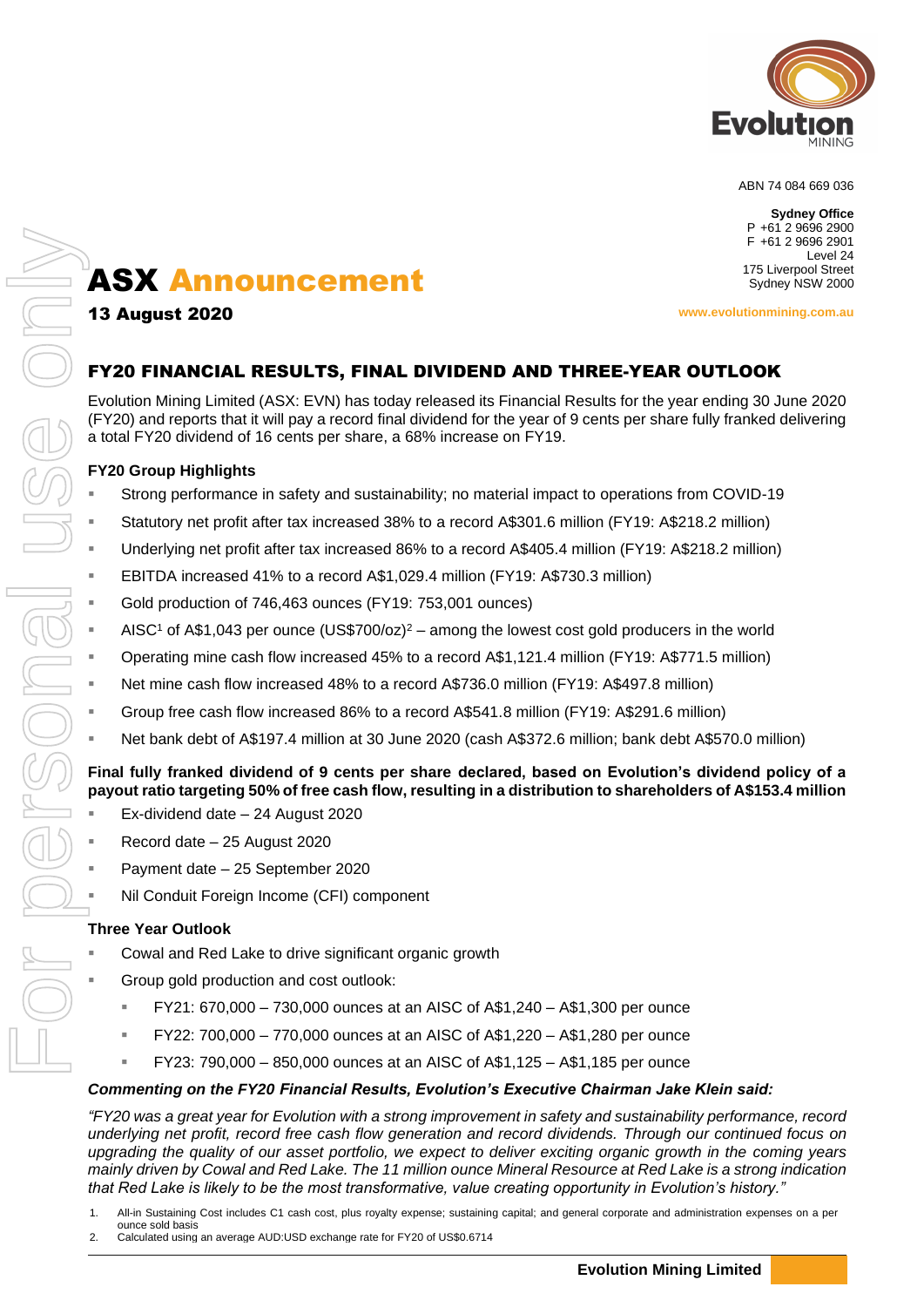

The Group's focus and continued effort to improve safety performance has resulted in a lowered total recordable injury frequency (TRIF) of 6.8 as at 30 June 2020 (30 June 2019: 8.3). Evolution's MSCI ESG rating was upgraded to 'A' from 'BBB', highlighting the Company's achievements in sustainability performance. In September 2019, the Group was ranked in the top performing Australian mining companies for corporate sustainability in the annual assessment of the Dow Jones Sustainability Index Australia. During the year Evolution donated a total of A\$3.0 million to Rural Aid Australia, NSW Rural Fire Service and Queensland Rural Fire Service, supporting their bushfire and drought relief and recovery efforts.

Evolution has had no material impact to operations from the COVID-19 virus with the Company operating under protocols developed to minimise risks to our people and communities and ensure safe production of gold during this challenging period. These plans include activation of our crisis management protocols, suspending international travel, restricting domestic travel, suspending most greenfields exploration activities until safe to resume, enacting strict social distancing protocols including reducing face-to-face interactions, increasing flexible working arrangements, ensuring best practice health management is maintained at all times and providing regular COVID-19 communication with the entire workforce.

Record statutory and underlying net profit after tax of A\$301.6 million (30 June 2019: A\$218.2 million) and A\$405.4 million (30 June 2019: A\$218.2 million) were generated in FY20. These were an increase of 38.2% and 85.8% respectively on the prior year.

Revenue for the year ended 30 June 2020 increased by 29% to a record A\$1,941.9 million (30 June 2019: A\$1,509.8 million). The higher achieved gold price of A\$2,274/oz was partially offset by a slight decrease in produced ounces for the year to 746,463oz (30 June 2019: 753,001oz). Revenue was comprised of A\$1,738.1 million for gold and A\$203.7 million for copper and silver revenue (30 June 2019: A\$1,307.5 million of gold and A\$202.3m of copper and silver revenue).

Total gold sold equalled 764,655oz which included deliveries into the hedge book of 100,000oz at an average price of A\$1,734/oz (30 June 2019: 150,000 oz, A\$1,690/oz). The remaining 664,655oz were sold at spot price achieving an average price of A\$2,320/oz (30 June 2019: 592,964 oz, A\$1,777/oz). At 30 June 2020 the Group's hedge book totalled 300,000oz at a price of A\$1,872/oz for the Australian operations and 120,000oz at C\$2,272/oz for Red Lake with quarterly deliveries through to June 2023.

Mine operating costs increased by 1.2% (A\$8.0 million) from FY19. The main drivers to the increased operating costs were a general increase in labour rates of approximately 4%; a full year of operation of the Float Tails Leach facility at Cowal (A\$4.6 million) and the commencement of the underground mine at Mt Carlton (A\$9.5 million). These were mostly offset by lower power, diesel and consumables costs.

Red Lake operating costs for the first year were A\$48.3 million while Cracow operating costs increased by 3% (A\$2.2 million).

Inventory costs expensed were A\$48.6 million higher driven by planned utilisation of ore stockpiles at Cowal, Mt Rawdon and Mt Carlton.

Royalties were A\$9.8 million higher due to the higher gold price.

Operating mine cash flow increased by 45% to A\$1,121.4 million (30 June 2019: A\$771.5 million). Total capital investment was A\$371.0 million (30 June 2019: A\$273.6 million). This consisted of sustaining capital, including near mine exploration and resource definition of A\$83.4 million (30 June 2019: A\$93.2 million) and major capital of A\$287.6 million (30 June 2019: A\$180.4 million). The main capital projects included the Cowal Stage H development and the Integrated Waste Landform (IWL) tailings facility; underground mine development at Red Lake and Mt Carlton; capital waste stripping at Mt Carlton and Mt Rawdon; tailings storage facility costs at Mungari, Mt Rawdon and Cracow; and advancing the Boomer deposit at Mungari. Evolution has the since complete through the since the since through the since completed extensive modelling work results and the since of 48.2013 Mineral Resource in a JORC-2012 Mineral Resource of 48.1Mt For personal use

During the year, the Group made income tax payments of A\$76.3 million and recognised an income tax expense of A\$107.0 million (30 June 2019: A\$96.6 million).

Total exploration expenditure for the year ended 30 June 2020 was A\$82.8 million (30 June 2019: A\$52.1 million) with an exploration expense of A\$23.7 million (30 June 2019: A\$7.2 million). The majority of the exploration investment was undertaken at Cowal (A\$46.6 million) which focused on upgrading classification and extending the underground resource which now has an estimated Mineral Resource of 2.9 million ounces.

The Group acquired the Red Lake gold mine in Ontario, Canada for US\$375.0 million and a contingent component of US\$20.0 million for each one million ounces of gold resource inventory added up to a maximum of five million ounces, outside of the agreed resource baseline. Red Lake is a high-grade, long life, underground gold mine located in one of Canada's most prolific gold districts. The acquisition was completed on 1 April 2020.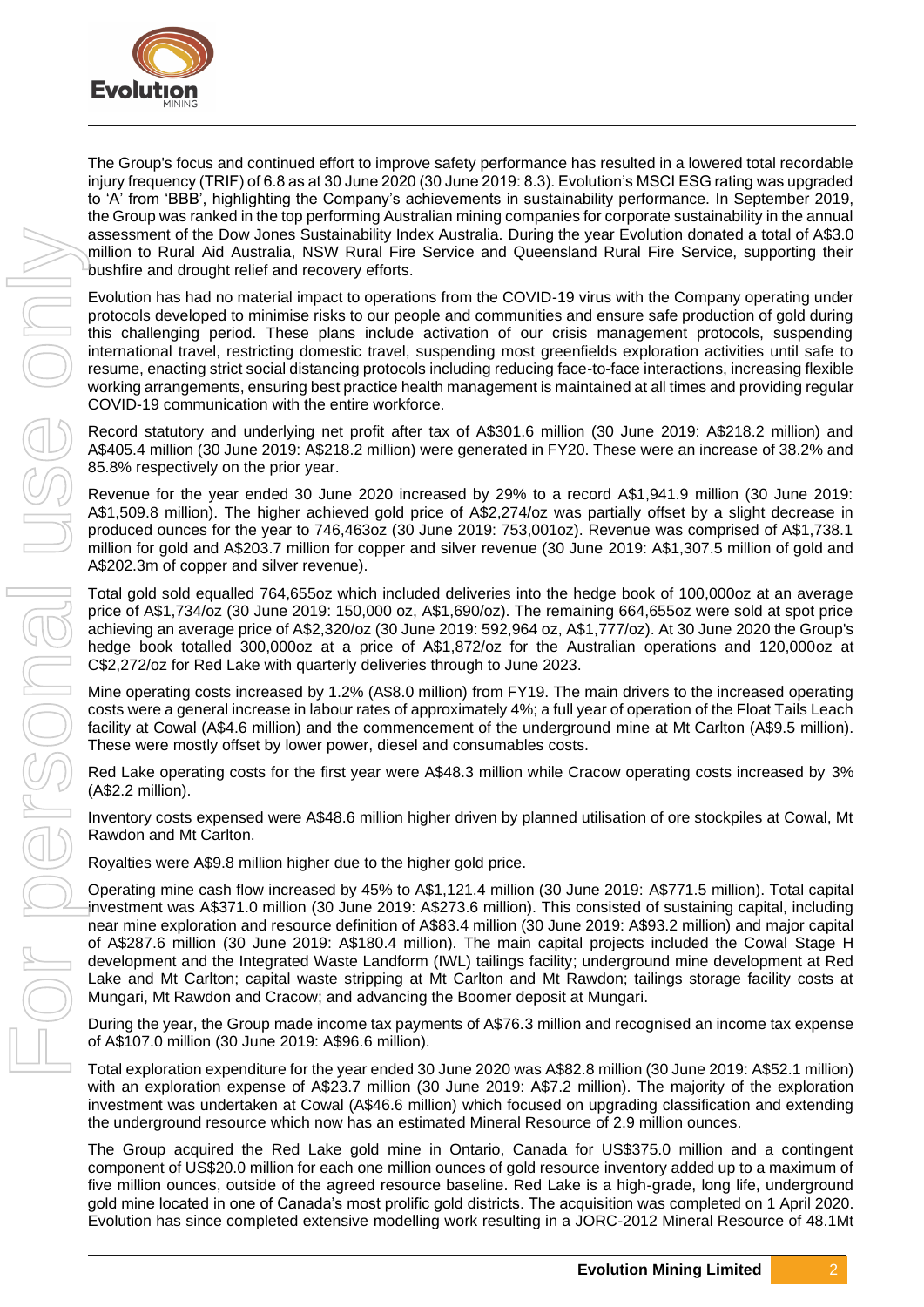

grading 7.1g/t Au for 11.0 million ounces<sup>3</sup> which presents significant upside to Evolution's initial Red Lake investment case.

After announcing the agreement to sell the Cracow Gold Mine in Queensland on 4 June 2020, the Group completed the divestment on 1 July 2020 to Aeris Resources Limited for a total consideration of up to A\$125 million. The total consideration consists of:

- A\$60 million cash payable upon completion which occurred on 1 July 2020
- A\$15 million payable 30 June 2022
- Up to A\$50 million contingent consideration payable in the form of a 10% net value royalty, based on gross revenues less C1 direct cash costs in relation to any gold produced at Cracow in the five-year period from 1 July 2022 to 30 June 2027

In FY20 an impairment of the Mt Carlton asset was recorded on a post-tax basis of A\$101.0 million (A\$144.3 million pre-tax) due to the down grade in the resource and reserve base. Further information on this can be found in the notes to the financial statements.

This announcement is a summary of the FY20 Financial Results. Full details of the FY20 Financial Results are available in the Appendix 4E and Annual Financial Report released to the ASX today and are also available at the Company's website.

#### **Dividend Payment**

The Board has declared a final FY20 fully franked dividend period of 9.0 cents per share, totalling A\$153.4 million. Evolution shares will trade excluding entitlement to the dividend on 24 August 2020, with the record date being 25 August 2020 and payment date of 25 September 2020.

This results in a record full year dividend for FY20 of 16 cents per share fully franked which equates to a 68% increase on FY19.

This dividend is based on the policy approved by the Board on 15 August 2019 of whenever possible paying a dividend based on free cash flow generated during a year. The policy targets a payout ratio of 50% of cash flow. The Group's free cash flow is defined as cash flow before debt and any acquisitions or divestments

#### **FY21 Guidance**

Evolution is forecasting FY21 Group gold production of 670,000 – 730,000 ounces with AISC expected to be in the range of A\$1,240 – A\$1,300 per ounce. Assuming an AUD:USD exchange rate of 0.72, Evolution's forecast FY21 AISC equates to approximately US\$890 – US\$940 per ounce.

Investment in sustaining capital in FY21 is forecast to be between A\$112.5 – A\$137.5 million. Red Lake accounts for a significant amount of Group sustaining capital as Evolution invests in transforming the operation with key items including: replacement of mobile fleet (A\$10.0 – A\$15.0 million); shaft decommissioning (A\$6.0 – A\$8.0 million); resource definition (A\$10.0 – A\$15.0 million); and major maintenance and upgrades (A\$10.0 – A\$15.0 million).

Investment in major capital and exploration is additional to the costs included in AISC and are reported in All in Cost (AIC). Major capital in FY21 is expected to be in the range of A\$260.0 – A\$290.0 million. A large amount of the major capital is associated with expansion projects at Cowal as the operation invests in projects that will contribute towards achieving its objective of increasing production to over 300,000 ounces per annum. Major capital at Cowal includes the final stages of mine development at Stage H (A\$55.0 – A\$60.0 million); continuation of the construction of the Integrated Waste Landform (A\$70.0 – A\$75.0 million), and the underground feasibility study (A\$25.0 – A\$30.0 million). Major capital investment at other operations includes accelerated mine development at Red Lake (A\$25.0 – A\$30.0 million); and mine development at Mungari (A\$30.0 – A\$40.0 million).

FY21 exploration investment is expected to be A\$70.0 – A\$100.0 million. Cowal (A\$35.0 – A\$45.0 million) accounts for the majority of this investment with development of a second exploration decline and continued drilling of the GRE46-Dalwhinnie underground as it is advanced towards production. This work is aimed at both resource extensions and infill drilling to improve understanding of grade distribution in order to optimise the mine plan. Red Lake (A\$15.0 – A\$20.0 million) and Mungari (A\$8.0 – A\$13.0 million) will also receive a significant discovery investment in FY21.

<sup>3</sup>See page 8 of this release for details on the Red Lake Mineral Resources.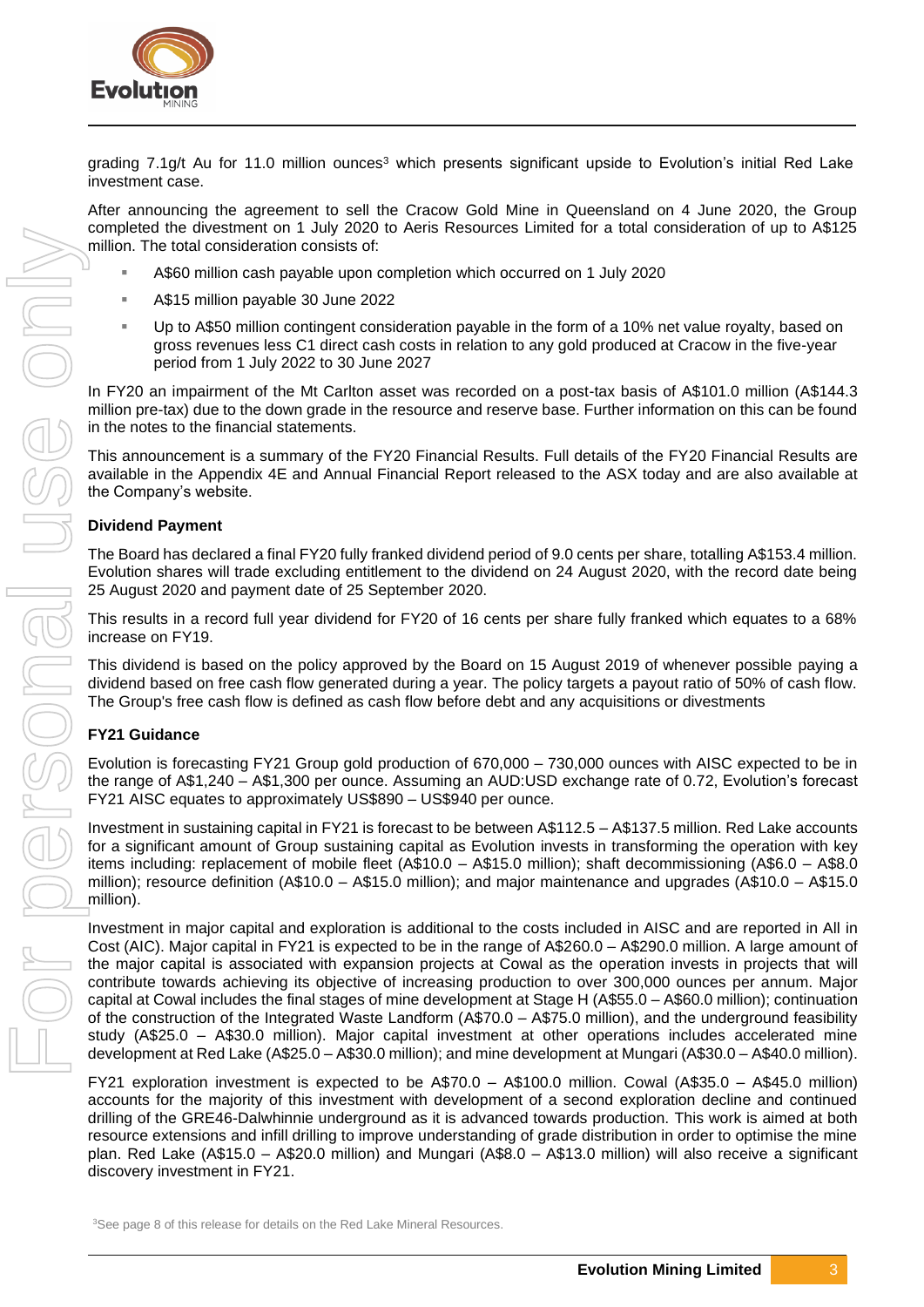

| <b>Gold production</b><br>(oz) | <b>AISC</b><br>(A\$/oz) <sup>4</sup> | <b>Sustaining Capital</b><br>(ASM) | <b>Major Capital</b><br>(ASM)                                                                                                                                                                                                                                                                             |
|--------------------------------|--------------------------------------|------------------------------------|-----------------------------------------------------------------------------------------------------------------------------------------------------------------------------------------------------------------------------------------------------------------------------------------------------------|
| $205,000 - 230,000$            | $990 - 1,040$                        | $12.5 - 17.5$                      | $170.0 - 180.0$                                                                                                                                                                                                                                                                                           |
| $125,000 - 135,000$            | $2,050 - 2,100$                      | $55.0 - 60.0$                      | $30.0 - 40.0$                                                                                                                                                                                                                                                                                             |
| $120,000 - 130,000$            | $1,320 - 1,370$                      | $17.5 - 22.5$                      | $45.0 - 50.0$                                                                                                                                                                                                                                                                                             |
| $87,500 - 92,500$              | $1,290 - 1,340$                      | $10.0 - 15.0$                      | $15.0 - 20.0$                                                                                                                                                                                                                                                                                             |
| $47,500 - 52,500$              | $1,700 - 1,750$                      | 5.0                                | $\Omega$                                                                                                                                                                                                                                                                                                  |
| $85,000 - 90,000$              | $(350) - (300)$                      | $10.0 - 15.0$                      | $\Omega$                                                                                                                                                                                                                                                                                                  |
|                                | $65 - 70$                            | 2.5                                | $\Omega$                                                                                                                                                                                                                                                                                                  |
| 670,000 - 730,000              | $1,240 - 1,300$                      | $112.5 - 137.5$                    | $260.0 - 290.0$                                                                                                                                                                                                                                                                                           |
|                                |                                      |                                    |                                                                                                                                                                                                                                                                                                           |
| <b>Three-Year Outlook</b>      |                                      |                                    |                                                                                                                                                                                                                                                                                                           |
| Lake transformation plan.      |                                      |                                    |                                                                                                                                                                                                                                                                                                           |
|                                |                                      |                                    | 4. AISC assumes A\$2,200/oz Au and A\$8,400/t Cu for royalties and by-products<br>Production is planned to increase to over 800,000 ounces during the three-year period to FY23. Growth will be<br>largely driven by the commencement of the Cowal underground mine in late FY22 and execution of the Red |

A breakdown of production, costs and capital guidance is provided in the table below:

Costs are expected to decline over the three-year period. Red Lake will initially increase Group AISC by A\$200 – A\$215 per ounce before trending lower as the benefits of the transformation plan are realised.

Investment in two significant growth projects at Cowal and Red Lake will materially increase production and transform the quality of Evolution's asset portfolio. Major capital at Cowal, to enable production to increase above 300,000 ounces per annum, consists of development of the new underground (A\$100.0 – A\$130.0 million in FY22; A\$100.0 – A\$125.0 million in FY23) and investment in the Integrated Waste Landform (A\$70.0 – A\$80.0 million in FY22; A\$15.0 – A\$20.0 million in FY23). Red Lake will continue to invest in mine development (A\$30.0 – A\$35.0 million in FY22; A\$15.0 – A\$20.0 million in FY23) which is planned to enable annual production to increase to in excess of 200,000 ounces.

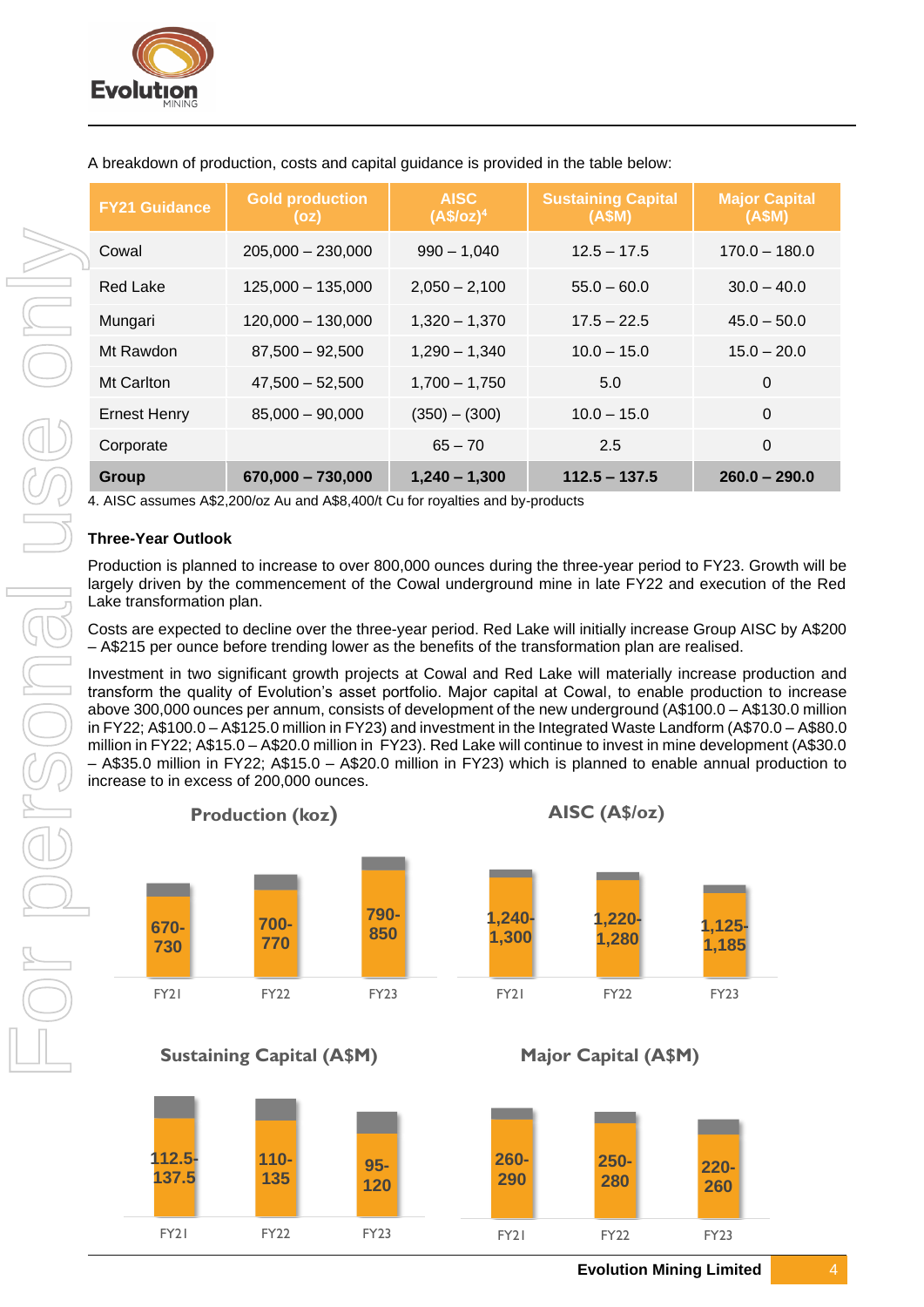

# **Production Target**

#### *Material Assumptions*

The material assumptions on which the Production Target is based are presented in ASX release entitled "Annual Mineral Resources and Ore Reserves Statement" released to the ASX on 12 February 2020 and available to view at www.evolutionmining.com.au. The material assumptions upon which the forecast financial information is based are: Gold A\$1,450/oz; Silver A\$20/oz; Copper A\$6,000/t; and Diesel A\$80/bbl.

*Relevant Proportions of Mineral Resources and Ore Reserves underpinning the Production Target*

The Production Target comprises 20.8% Proved Ore Reserves, 61.4% Probable Ore Reserves, 1.7% Indicated Mineral Resources, 14.2% Inferred Mineral Resources and 1.8% Exploration Targets.

*Cautionary Statement concerning the proportion of Inferred Mineral Resources* 

There is allow level of geological confidence associated with Inferred Mineral Resources and there is no certainty that further exploration work will result in the determination of Indicated Mineral Resources or that the production target itself will be realised.

*Cautionary Statement concerning the proportion of Exploration Target* 

Of Evolution's three-year production outlook, 1.8% is comprised of an Exploration Target. The potential quantity and grade of this Exploration Target is conceptual in nature and there has been insufficient exploration to determine a Mineral Resource and there is no certainty that further exploration work will result in the determination of Mineral Resources or that Production Target itself will be realised.

#### **Exploration Target**

The Boomer North Exploration Target at Mungari of approximately 30,000 to 40,000 tonnes grading 7.0 – 10.0g/t for 8,000 to 12,000 gold ounces is based on first-pass exploration drilling results.

A similar geological setting has been defined north of the Boomer mineralisation (north of the Mary fault and south of the Sovereign fault), with an exploration target strike length of 1,000m (Figure 1). The south-west dipping structures (hosting Boomer gold mineralisation) show continuity along strike north and south of Boomer.

Boomer North potential quantity and grade is conceptual with insufficient drilling to define a Mineral Resource. Drill spacing is currently 80m x 200m. Further Boomer North exploration drill programs are anticipated to commence in H1 FY21.

Information on previous drilling programs at Boomer is provided in the ASX releases entitled "June 2020 Quarterly Results", "March 2020 Quarterly Results", December 2020 Quarterly Results and September 2019 Quarterly Results released to the ASX on 23 July 2020, 23 April 2020, 29 January 2020 and 15 October 2020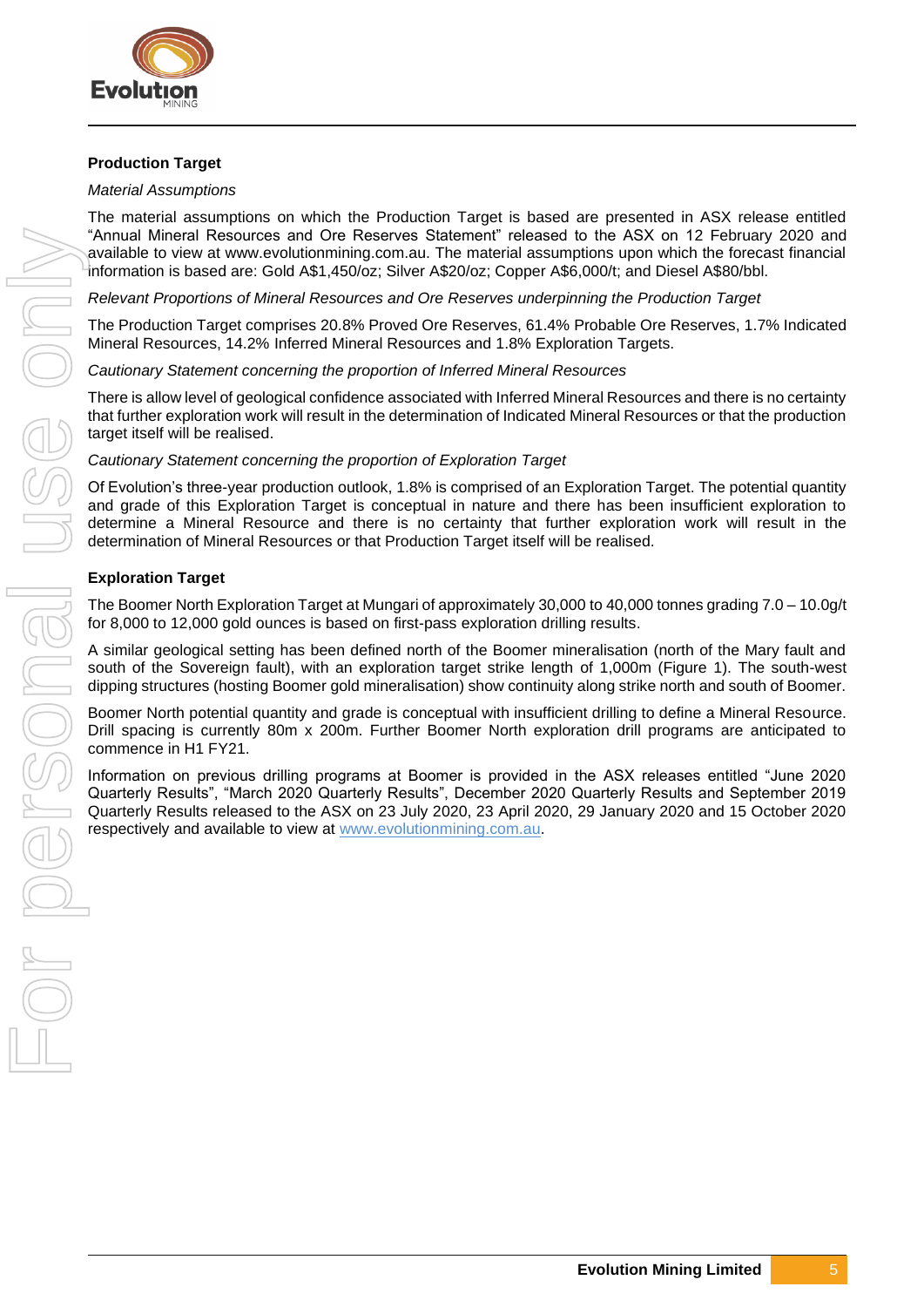



*Figure 1: Boomer gold deposit long section showing location of drilling and the Boomer North exploration target zone in relation to the Mary fault.*

The Crush Creek Exploration Target at Mt Carlton of approximately 100,000 to 130,000 tonnes grading 5.0 – 9.0g/t for 16,000 to 37,600 gold ounces is based on results from historic and first-pass exploration drilling results from the Delta and BV7 prospects. Mineralisation occurs in low sulphidation epithermal quartz veins and breccia bodies associated with numerous rhyolite dome complexes. Current drill spacing at Delta and BV7 range from 40m x 40m to 80m x 80m.

Drilling to date at Delta shows grade continuity along strike and down dip within several northwest striking, northeasterly dipping, structures that remain open to the north along strike and down dip. The Delta Exploration Target is approximately 250m in terms of strike.

Drilling to date at BV7 shows grade continuity along a northwest striking, southwest dipping structural corridor with mineralised zones in the footwall and hangingwall. The BV7 Exploration Target is approximately 300m long in terms of strike. Exploration results from BV7 are planned to be reported in the September 2020 Quarterly Results.

The potential quantity and grade of Delta and BV7 exploration targets are conceptual in nature as there has been insufficient exploration to determine a Mineral Resource. There is no certainty that further exploration work will result in the determination of Mineral Resources or that the Production Target itself will be realised. Resource definition drill programs will be completed at both Delta and BV7 in H1 FY21.

Information on previous drilling programs at Delta is provided in the ASX releases entitled "June 2020 Quarterly Results" and "Mt Carlton Update" released to the ASX on 23 July 2020 and 19 June 2020 respectively and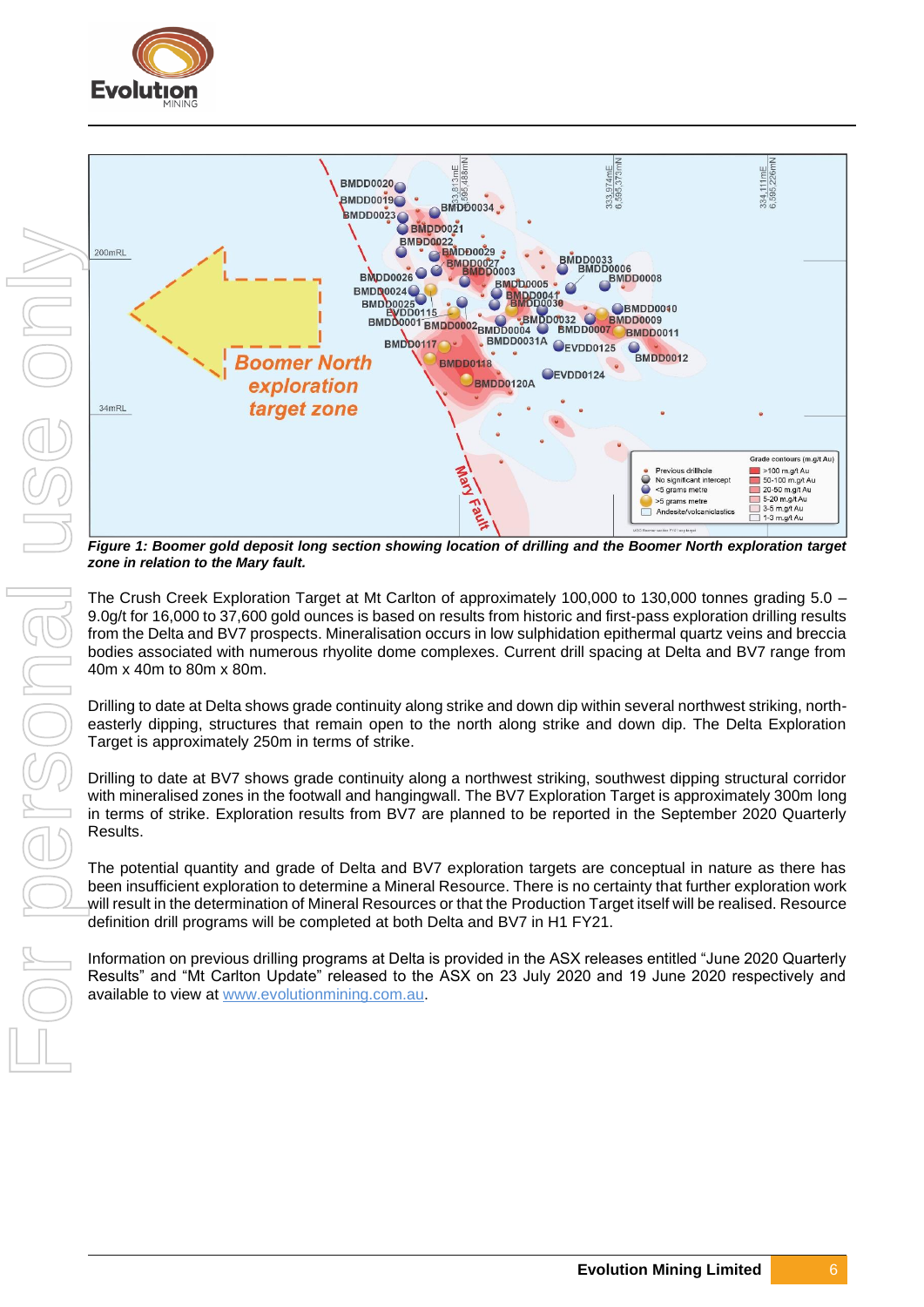



*Figure 2. Location of the Crush Creek Exploration Target (Delta and BV7 prospects) in relation to the Mt Carlton Operation*



*Figure 3: Plan view of the Delta Prospect showing Evolution drilling and mineralised intercepts received to date*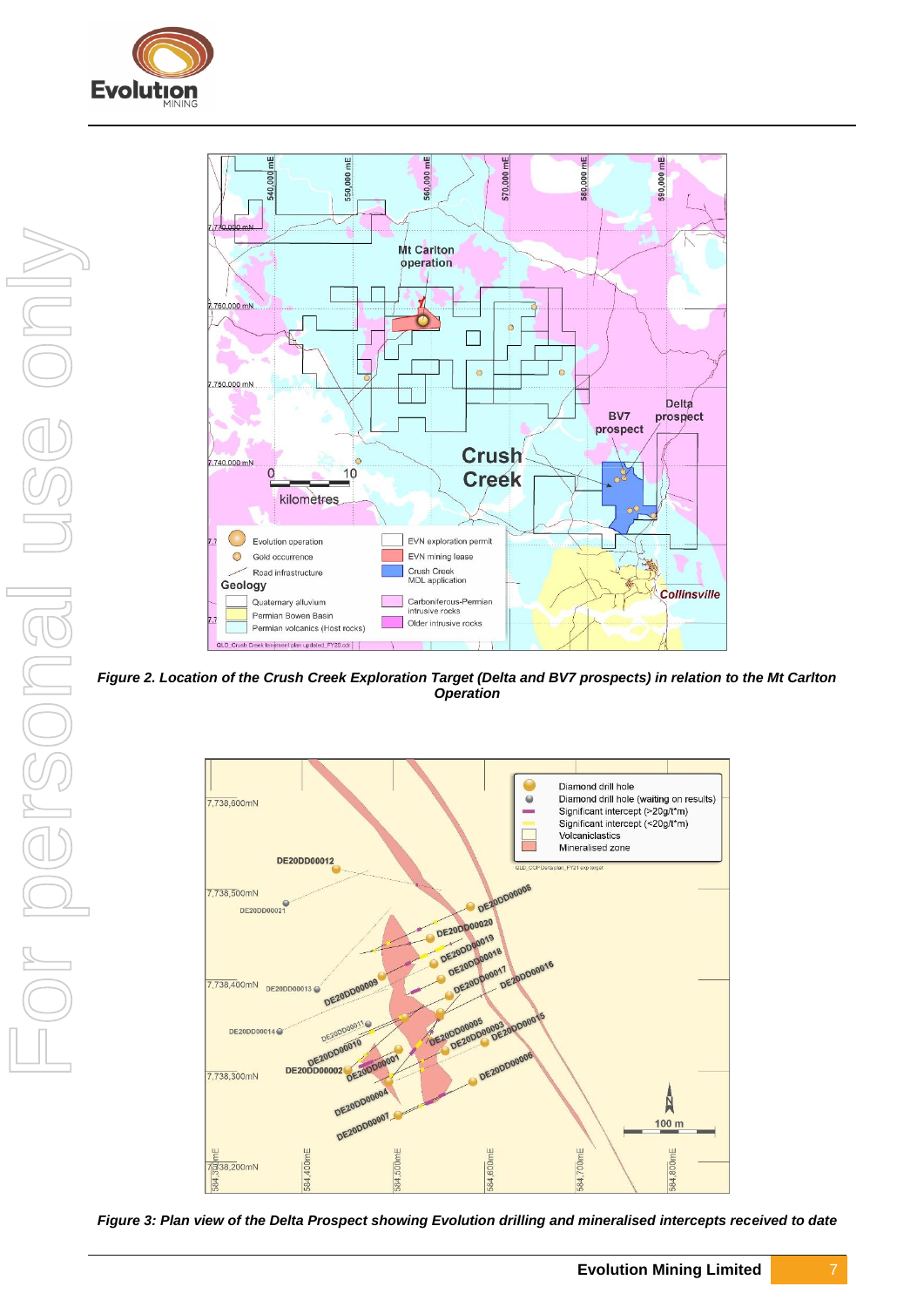

#### **Competent Persons Statement**

The information in this release that relates to the Boomer North (Mungari) Exploration Target and the Crush Creek Exploration Target (Mt Carlton) is based on information compiled by Rex Brommecker and Daniel Macklin respectively. Rex and Daniel Members of the Australasian Institute of Mining and Metallurgy and Australian Institute of Geoscientists respectively and are full-time employees of Evolution Mining. Rex and Daniel have sufficient experience that is relevant to the style of mineralisation and type of deposit under consideration and to the activity being undertaken to qualify as a Competent Person as defined in the 2012 Edition of the 'Australasian Code for Reporting of Exploration results, Mineral Resources and Ore Reserves'. Rex and Daniel consent to the inclusion in the report of the matters based on his information in the form and context in which it appears.

| <b>Gold</b>                                                                                                                                                                                                                                                                                                                                                                                                                                                                                                                                                                                                                                                                                                                                                                                                                                                                                                                                                                  |             |                      | <b>Measured</b>       |                        | <b>Indicated</b>              |                       | <b>Inferred</b>        |                               |                       | <b>Total Resource</b>  |                               |                       |                        |                        |
|------------------------------------------------------------------------------------------------------------------------------------------------------------------------------------------------------------------------------------------------------------------------------------------------------------------------------------------------------------------------------------------------------------------------------------------------------------------------------------------------------------------------------------------------------------------------------------------------------------------------------------------------------------------------------------------------------------------------------------------------------------------------------------------------------------------------------------------------------------------------------------------------------------------------------------------------------------------------------|-------------|----------------------|-----------------------|------------------------|-------------------------------|-----------------------|------------------------|-------------------------------|-----------------------|------------------------|-------------------------------|-----------------------|------------------------|------------------------|
| Project                                                                                                                                                                                                                                                                                                                                                                                                                                                                                                                                                                                                                                                                                                                                                                                                                                                                                                                                                                      | <b>Type</b> | Cut-<br>Off<br>(g/t) | <b>Tonnes</b><br>(kt) | Gold<br>Grade<br>(g/t) | Gold<br><b>Metal</b><br>(koz) | <b>Tonnes</b><br>(Mt) | Gold<br>Grade<br>(g/t) | Gold<br><b>Metal</b><br>(koz) | <b>Tonnes</b><br>(Mt) | Gold<br>Grade<br>(g/t) | Gold<br><b>Metal</b><br>(koz) | <b>Tonnes</b><br>(Mt) | Gold<br>Grade<br>(g/t) | Gold<br>Metal<br>(koz) |
| Lower Campbell                                                                                                                                                                                                                                                                                                                                                                                                                                                                                                                                                                                                                                                                                                                                                                                                                                                                                                                                                               | UG          | 3.3                  |                       |                        |                               | 2.67                  | 7.43                   | 638                           | 2.33                  | 6.39                   | 478                           | 5.00                  | 6.94                   | 1,116                  |
| <b>Upper Campbell</b>                                                                                                                                                                                                                                                                                                                                                                                                                                                                                                                                                                                                                                                                                                                                                                                                                                                                                                                                                        | UG          | 3.3                  |                       |                        |                               | 8.52                  | 10.57                  | 2,896                         | 4.38                  | 10.26                  | 1,444                         | 12.90                 | 10.46                  | 4,339                  |
| Lower Red Lake                                                                                                                                                                                                                                                                                                                                                                                                                                                                                                                                                                                                                                                                                                                                                                                                                                                                                                                                                               | UG          | 3.3                  |                       |                        |                               | 7.83                  | 6.09                   | 1,534                         | 4.40                  | 6.11                   | 864                           | 12.23                 | 6.10                   | 2,398                  |
| <b>Upper Red Lake</b>                                                                                                                                                                                                                                                                                                                                                                                                                                                                                                                                                                                                                                                                                                                                                                                                                                                                                                                                                        | UG          | 3.3                  |                       |                        |                               |                       |                        |                               | 6.06                  | 6.11                   | 1,192                         | 6.06                  | 6.11                   | 1,192                  |
| <b>HG Young</b>                                                                                                                                                                                                                                                                                                                                                                                                                                                                                                                                                                                                                                                                                                                                                                                                                                                                                                                                                              | UG          | 3.2                  |                       |                        |                               |                       |                        |                               | 2.44                  | 5.45                   | 427                           | 2.44                  | 5.45                   | 427                    |
| Cochenour                                                                                                                                                                                                                                                                                                                                                                                                                                                                                                                                                                                                                                                                                                                                                                                                                                                                                                                                                                    | UG          | 3.0                  |                       |                        |                               | 3.73                  | 5.17                   | 620                           | 5.72                  | 4.79                   | 881                           | 9.45                  | 4.94                   | 1,502                  |
| <b>Total</b>                                                                                                                                                                                                                                                                                                                                                                                                                                                                                                                                                                                                                                                                                                                                                                                                                                                                                                                                                                 |             |                      |                       |                        |                               | 22.76                 | 7.77                   | 5,687                         | 25.33                 | 6.49                   | 5,287                         | 48.08                 | 7.10                   | 10,974                 |
| Data is reported to significant figures to reflect appropriate precision and may not sum precisely due to rounding<br>Mineral Resources are reported inclusive of Ore Reserves. UG denotes underground.<br>Red Lake Mineral Resources Competent Person is Dean Fredericksen<br>This information on the Red Lake Mineral Resources is extracted from the report entitled "Red Lake Initial JORC Mineral Resource of 11<br>Million Ounces" released 13 August 2020 and available to view at www.evolutionmining.com.au. The Company confirms that it is not aware<br>of any new information or data that materially affects the information included in the report and that all material assumptions and parameters<br>underpinning the estimates in the report continue to apply and have not materially changed. The Company confirms that the form and context<br>in which the Competent Persons' findings are presented have not been materially modified from the report. |             |                      |                       |                        |                               |                       |                        |                               |                       |                        |                               |                       |                        |                        |

#### **Red Lake Mineral Resources as at 31 December 2019**